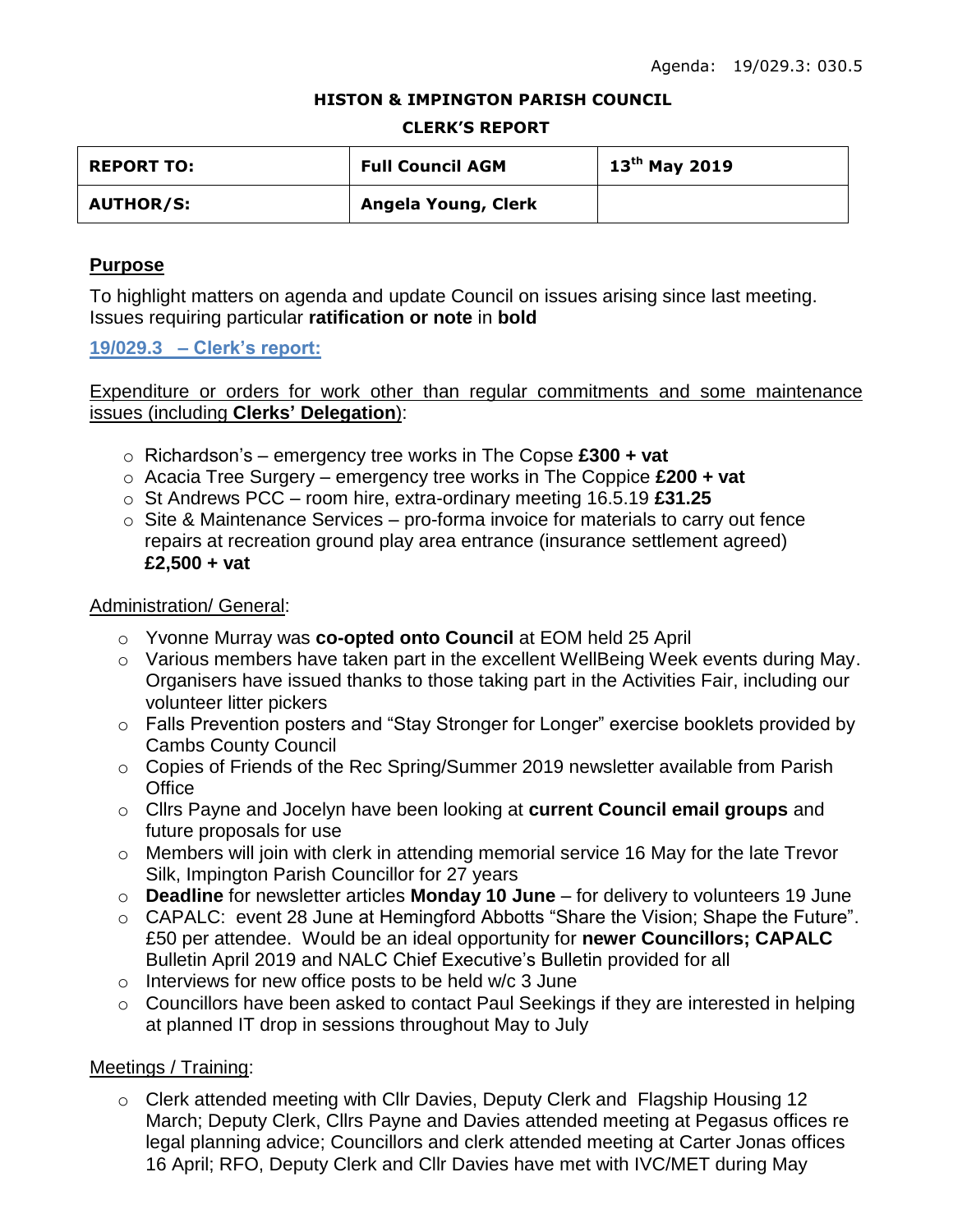- o Mobile Warden scheme meeting held 14 March
- o SCDC Planning Forum held 14 March
- o Older People's Forum held 21 March
- o Cllr Jocelyn attended A14 Group meeting 3 April
- o Cllrs attended Parish Council Surgery evening in conjunction with Police Crime Prevention event 4 April. Police Neighbourhood Watch event due 23 May
- o Primary School Task & Finish Group met 17 April
- o Clerk, Cllrs Ing and Davies attended launch of Worry Tree Café 1 May
- o Clerk and RFO met with Alison Turnbull Associates 7 May regarding **contract for second phase of Public Art scheme**
- o Cllrs Ing and Payne to attend Employers Forum Pension Fund session 17 May
- o Newsletter Editorial meeting due 21 May. Copy deadline strictly 10 June
- o Kings Meadows Working Party are looking for a meeting date in June/July
- o Various Conference dates received. Administrative support will be needed before the clerk can consider attending any 2019 events
- o Histon & Impington Communications CIC (HI Hub) continue to copy Council into agendas and meeting outcomes. Note that the Crowdfunder has reached funding target

## Staff matters and holiday/TOIL dates:

- $\circ$  Office hours. The office is open Monday Thursday 9.30am 12.30pm and Tuesdays 2pm – 4pm. Other times are by appointment
- o **Office will be closed Thursday 30 May**, reopening Monday 3 June
- o Angela will be retiring from post end of June. Emails sent to [clerk@hisimp.net](mailto:clerk@hisimp.net) will then be collected by the new Clerk Chelsea O'Brien with no need for a change of email address. **Arrangements for other future (to be employed) staff emails will be shared as soon as known**
- o Training: Clerks attending SLCC AGM 14 June
- o Grounds Operative currently on longer term sickness absence

# **Annual Leave:**

C: Thurs 30 May – Fri 31 May (last 2 days from year 2018-19) DC: w/c 28 May

**Please let Clerk know your holiday dates** as this greatly aids arrangements in the Council diary

**19/030.5 – Risk Assessment Review:**

# **F19/006.1 FLA Committee 29 April 2019 – noted review carried out April 2019**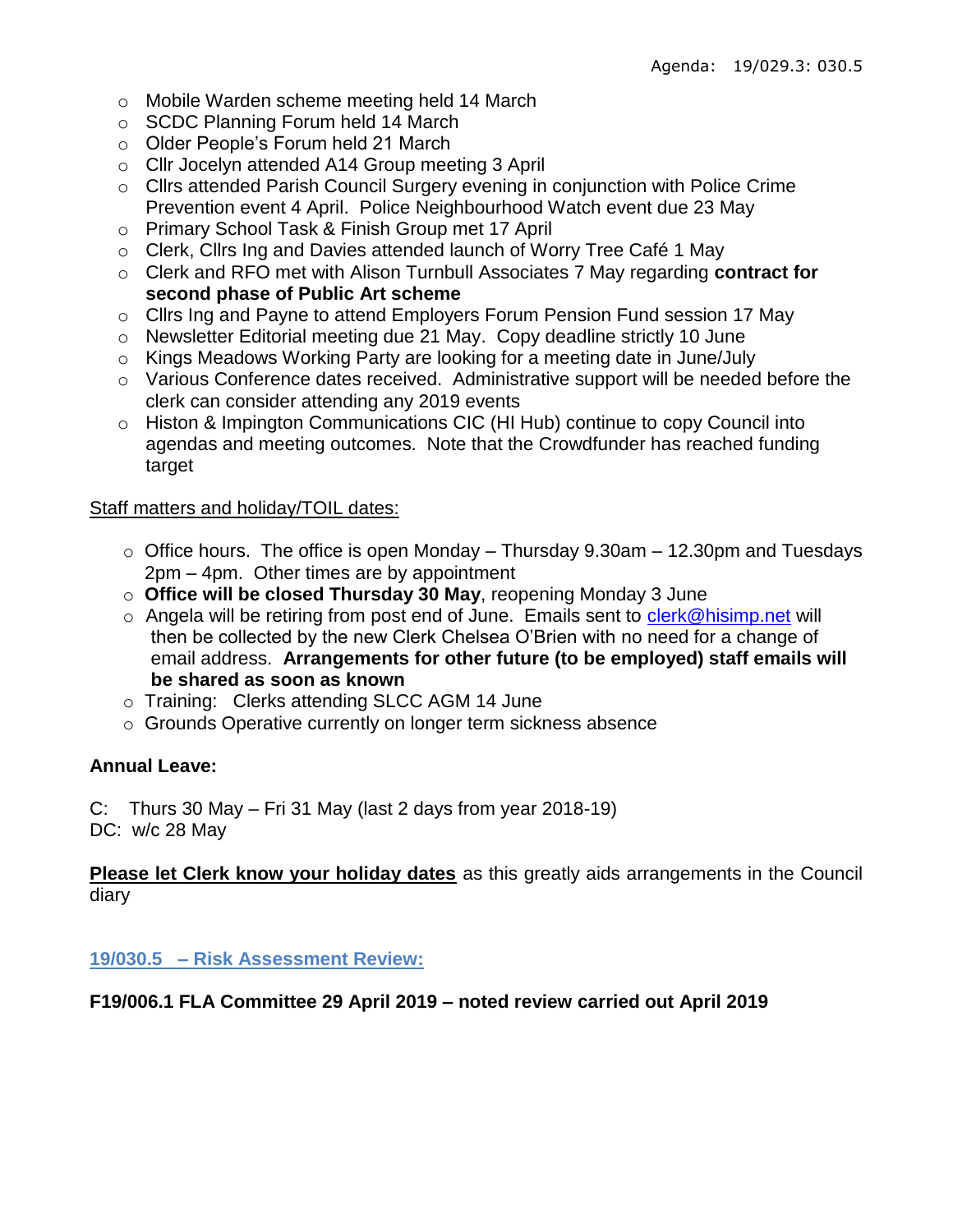### **HISTON & IMPINGTON PARISH COUNCIL**

### **FINANCE REPORT**

| <b>REPORT TO:</b> | <b>Full Council AGM</b>                      | 14 May 2019 |
|-------------------|----------------------------------------------|-------------|
| <b>AUTHOR/S:</b>  | <b>Lynda Marsh, Office</b><br><b>Manager</b> |             |

## **Purpose**

To list accounts paid by delegated approval, and payment of outstanding accounts

 $\circ$  Accounts paid by delegated approval – to note only:

| <b>Expenses paid by DDR</b> |                                                 |            |        |          |                                         |
|-----------------------------|-------------------------------------------------|------------|--------|----------|-----------------------------------------|
| <b>Beneficiary</b>          | Description                                     | <b>Net</b> | Vat    | Gross    | <b>Cost Centre</b>                      |
| <b>Paid before</b>          |                                                 |            |        |          |                                         |
| 31.3.19                     |                                                 |            |        |          |                                         |
| Barclaycard                 | Install gas meter (CKH), PPE equipment          | 200.16     | 40.04  |          | 240.20 Spec Reserves,<br>Administration |
| Sharp - Copy IT             | Copier reading                                  | 55.88      | 11.18  |          | 67.06 Administration                    |
| Onecom                      | Telephone and broadband - March                 | 73.87      | 14.77  |          | 88.64 Administration                    |
| <b>Unity Trust Bank</b>     | Quarterly manual credit handling charge         | 8.40       |        |          | 8.40 Finance & Legal                    |
| <b>Unity Trust Bank</b>     | Quarerly service charge                         | 39.75      |        |          | 39.75 Finance & Legal                   |
| Paid after 1.4.19           |                                                 |            |        |          |                                         |
| Barclaycard                 | Safety sings, hand tools, stamps                | 278.72     | 34.96  |          | 313.68 Administration,<br>Recreation    |
| Barclaycard                 | Cupboard for bowls room, Hi-viz jackets, signs  |            |        |          | 165.49 Recreation,<br>Administration    |
| London Fuel Ltd             | Unleaded fuel                                   | 17.80      | 3.56   |          | 21.36 Recreation,<br>Environment        |
| <b>British Gas</b>          | Gas account                                     | 673.95     | 134.79 |          | 808.74 Recreation                       |
| Sharp - Copy IT             | Copier reading                                  | 63.51      | 12.70  |          | 76.21 Administration                    |
| Onecom                      | Telephone and broadband - April                 | 75.71      | 15.14  |          | 90.85 Administration                    |
| London Fuel Ltd             | Unleaded fuel                                   | 33.04      | 6.62   |          | 39.66 Recreation,<br>Environment        |
| <b>British Gas</b>          | <b>Electricity account</b>                      | 1,872.93   | 374.58 |          | 2,247.51 Recreation                     |
|                             | Cambridge Water Business rates - Homefield Park | 15.54      |        |          | 15.54 Environment                       |
|                             | Cambridge Water Business rates - Burial Ground  | 15.77      |        |          | 15.77 Environment                       |
| <b>PWLB</b>                 | Office loan - pmt 27 of 50                      | 1,349.28   |        |          | 1,349.28 Finance & Legal                |
| <b>PWLB</b>                 | 12 New Road loan - pmt 18 of 20                 | 1,185.36   |        |          | 1,185.36 Finance & Legal                |
| <b>Total</b>                |                                                 | 5,959.67   | 648.34 | 6,773.50 |                                         |

| <b>Retrospective Accounts Paid by Cheque</b> |                                           |            |       |           |                      |
|----------------------------------------------|-------------------------------------------|------------|-------|-----------|----------------------|
| <b>Paid before</b>                           |                                           |            |       |           |                      |
| 31.3.19                                      |                                           |            |       |           |                      |
| Beneficiary                                  | Description                               | <b>Net</b> |       | Vat Gross | Cost Centre          |
| N S Davies                                   | Travel and meeting expenses               | 28.80      |       |           | 28.80 Administration |
| <b>K</b> Franklin                            | Expenses - paint for bowls green boarding | 73.98      | 14.80 |           | 88.78 Recreation     |
| Ridgeons Ltd                                 | Top soil                                  | 40.14      | 8.03  |           | 48.17 Recreation     |
| H L Hutchinson                               | <b>Fertilisers</b>                        | 54.60      | 10.92 |           | 65.52 Recreation     |
| Ltd                                          |                                           |            |       |           |                      |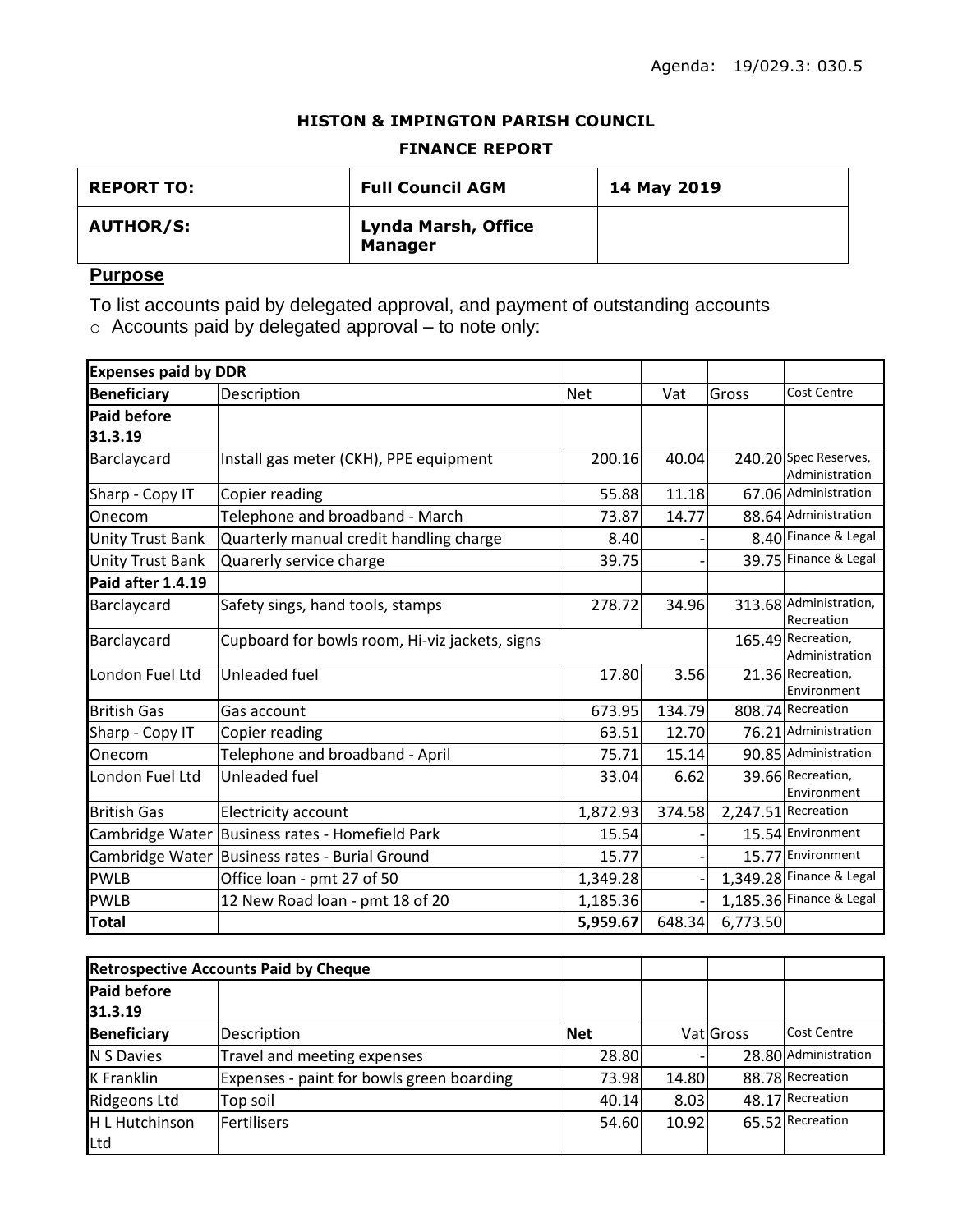| <b>Acacia Tree</b> | <b>Emergency works - The Coppice</b>                        | 200.00       | 40.00 |                    | 240.00 Environment      |
|--------------------|-------------------------------------------------------------|--------------|-------|--------------------|-------------------------|
| <b>Surgery Ltd</b> |                                                             |              |       |                    |                         |
| <b>Broxap Ltd</b>  | Replacement tennis nets                                     | 208.00       | 41.60 |                    | 249.60 Recreation       |
| Fleet (Line        | Pitchmarker 16 x 15ltr                                      | 433.28       | 86.66 |                    | 519.94 Recreation       |
| Markers) Ltd       |                                                             |              |       |                    |                         |
| <b>CCC</b>         | Impington street light energy charge (Oct 17 to<br>Sept 18) | 630.27       |       |                    | 630.27 Highways         |
| <b>CCC</b>         | Histon street light energy charge (Oct 17 to Sept<br>18)    | 1,521.03     |       | 1,521.03 Highways  |                         |
| Paid after 1.4.19  |                                                             |              |       |                    |                         |
|                    | Came & Company   Insurance - x 2 Piaggio vehicles           | 1,834.96 -   |       |                    | 1,834.96 Fin & Legal    |
| <b>SCDC</b>        | Non-Domestic Rates - Pavilion                               | $3,437.00$ - |       |                    | 3,437.00 Administration |
| <b>SCDC</b>        | Non-Domestic Rates - Parish Office                          | $3,093.30$ - |       |                    | 3,093.30 Administration |
| <b>SCDC</b>        | Non-Domestic Rates - Car Park                               | 3,780.70 -   |       |                    | 3,780.70 Administration |
| <b>SCSC</b>        | Non-Domestic Rates - Burial Ground                          | 883.80       |       |                    | 883.80 Environment      |
| St Andrews,        | Room hire - extra-ordinary meeting 16.5.19                  | $31.25 -$    |       |                    | 31.25 Administration    |
| Impington PCC      |                                                             |              |       |                    |                         |
| Cambs County       | Contribution to LHI High St scheme (2015-16)                | 13,000.00    |       | 13,000.00 Highways |                         |
| Council            |                                                             |              |       |                    |                         |
| <b>Total</b>       |                                                             | 29,251.11    |       | 202.01 29,453.12   |                         |

| <b>Retrospective Accounts for Approval</b>   |                                                                                                                                                                                                                                                                                                                                                                           |              |                   |                     |                                     |
|----------------------------------------------|---------------------------------------------------------------------------------------------------------------------------------------------------------------------------------------------------------------------------------------------------------------------------------------------------------------------------------------------------------------------------|--------------|-------------------|---------------------|-------------------------------------|
|                                              | Expenses paid by BACS before 31.3.19                                                                                                                                                                                                                                                                                                                                      | <b>Net</b>   | Vat               | Gross               | Cost Centre                         |
| <b>ESPO</b>                                  | Stationery                                                                                                                                                                                                                                                                                                                                                                | 24.55        | 4.91              |                     | 29.46 Administration                |
| <b>Roger Hovells</b>                         | Office cleaning                                                                                                                                                                                                                                                                                                                                                           | $30.00$ -    |                   |                     | 30.00 Administration                |
| <b>H&amp;I Feast</b>                         | Fee for 2 x stalls at Feast Festival                                                                                                                                                                                                                                                                                                                                      | 40.00        |                   |                     | 40.00 Administration                |
| <b>CSA</b>                                   | Wash room supplies                                                                                                                                                                                                                                                                                                                                                        | 84.43        | 16.89             |                     | 101.32 Recreation                   |
| <b>Ben Burgess Ltd</b>                       | Tines for verti-drainer                                                                                                                                                                                                                                                                                                                                                   | 102.08       | 20.42             |                     | 122.50 Recreation                   |
| <b>Richardson Tree</b><br><b>Surgery Ltd</b> | <b>Emergency works - The Copse</b>                                                                                                                                                                                                                                                                                                                                        | 300.00       | 60.00             |                     | 360.00 Environment                  |
| <b>CCC - Summer</b><br>Reading<br>Challenge  | Donation Proposed that Histon & Impington Parish<br>Council in accordance with its powers under sections 137<br>and 139 of the Local Government Act 1972, should incur<br>the following expenditure which, in the opinion of the<br>Council, is in the interests of the area or its inhabitants and<br>will benefit them in a manner commensurate with the<br>expenditure | $400.00$ -   |                   |                     | 400.00 Community<br>Support         |
| Iliffe Print                                 | Newsletter print                                                                                                                                                                                                                                                                                                                                                          | 481.40 -     |                   |                     | 481.40 Administration               |
|                                              | Making Marks Ltd Theories of Home - 2nd payment as per contract                                                                                                                                                                                                                                                                                                           | $2,500.00$ - |                   | 2,500.00 Public Art |                                     |
| Pro-Serv (Camb)<br>Ltd                       | Installation of electricity to Crossing Keepers Hut                                                                                                                                                                                                                                                                                                                       |              | 7,008.78 1,401.76 |                     | 8,410.54 Spec Reserves              |
| <b>Buchans</b><br>Landscapes                 | <b>Grasscutting - March</b>                                                                                                                                                                                                                                                                                                                                               | 1,850.51     | 370.10            |                     | 2,220.61 Environment                |
| Paid After 1.4.19                            |                                                                                                                                                                                                                                                                                                                                                                           |              |                   |                     |                                     |
| <b>Crossover Group</b>                       | Additional security fob                                                                                                                                                                                                                                                                                                                                                   | 20.00        | 4.00              |                     | 24.00 Recreation                    |
|                                              | P A Collacott & Colnvestigate tripping on lighting circuit                                                                                                                                                                                                                                                                                                                | 56.25        | 11.25             |                     | 67.50 Recreation                    |
| <b>ESPO</b>                                  | Replacement kettles, stationery                                                                                                                                                                                                                                                                                                                                           | 57.96        | 11.59             |                     | 69.55 Administration,<br>Recreation |
|                                              | M&M Heating Ltd Repair 'pin hole' leak in pipework (pavilion)                                                                                                                                                                                                                                                                                                             | 95.00        | 19.00             |                     | 114.00 Recreation                   |
| <b>Connections Bus</b><br>Project            | Youth Work contract - April to July 2019                                                                                                                                                                                                                                                                                                                                  | 7,517.00 -   |                   | 7,517.00 Youth      |                                     |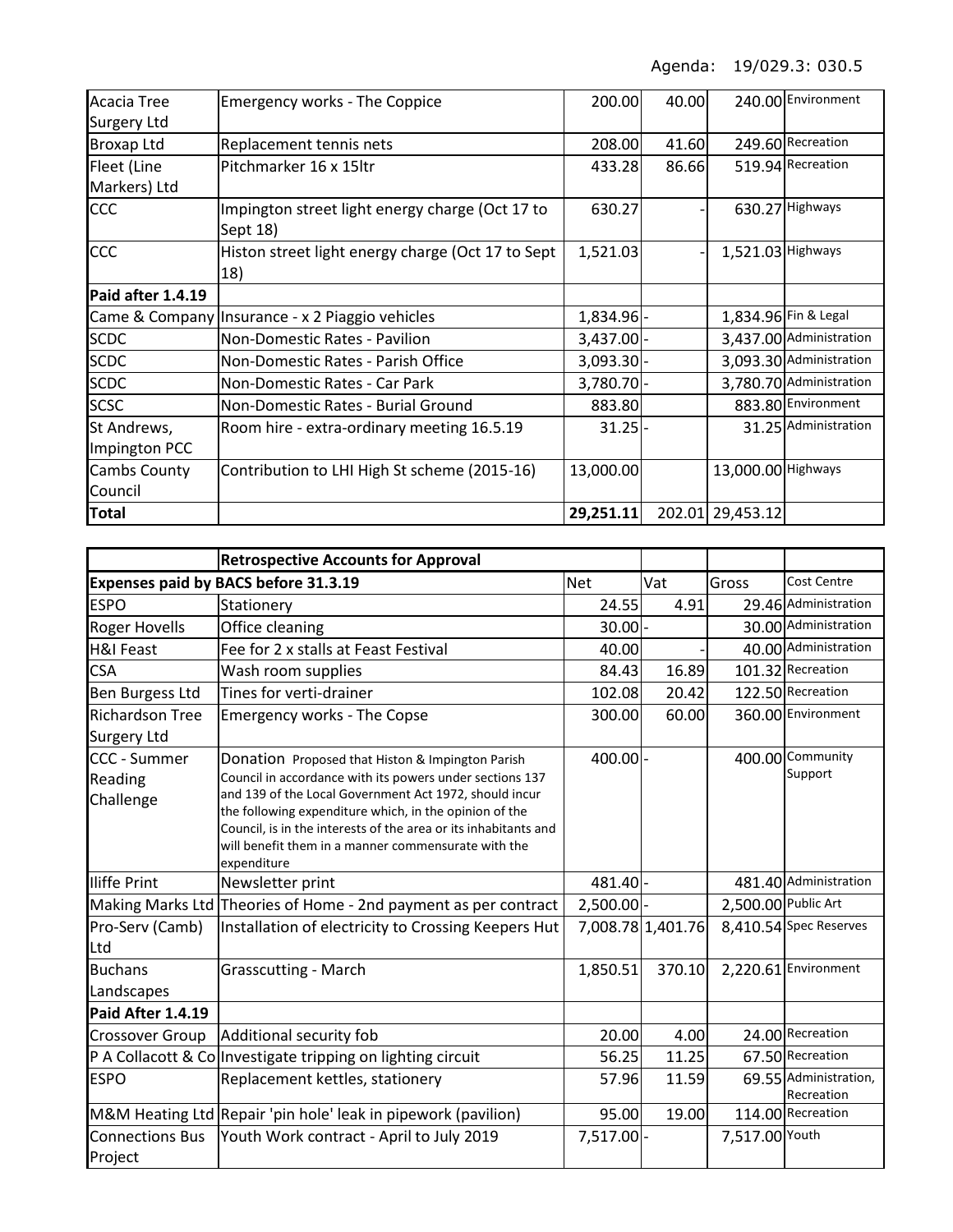| <b>Cambs County</b>     | Contribution to LHI Scheme at Baptist Church | 15,500.00 - |        | 15,500.00 Highways           |                              |
|-------------------------|----------------------------------------------|-------------|--------|------------------------------|------------------------------|
| Council                 | Junction (2016-17) As agreed FLA 10.7.17     |             |        |                              |                              |
| M1                      | Wages, NI, and pension                       | 15,331.60   |        |                              | $-$ 15,331.60 Administration |
| Administration          |                                              |             |        |                              |                              |
|                         | Rec Groundsman expenses                      | 25.53       |        |                              | 25.53 Recreation             |
| Mr J Uttridge           | Expenses - hooks for changing rooms          | 41.89       |        |                              | 41.89 Recreation             |
| <b>Rigby Taylor Ltd</b> | Grass seed and fertilisers                   | 754.50      | 88.50  |                              | 843.00 Recreation            |
| <b>Pro-Serv Ltd</b>     | Repair to Village Sign light                 | 567.45      | 113.49 |                              | 680.94 Environment           |
| <b>Buchans</b>          | B/Grd, Coppice, Manor Field tree and hedge   | 1,117.00    | 223.40 |                              | 1,340.40 Environment         |
| Landscapes              | works, banks on The Green                    |             |        |                              |                              |
| Total                   |                                              |             |        | 53,905.93 2,340.40 56,251.24 |                              |

Expenses paid by BACS: before 31.3.19 verified and authorised by Cllrs Jenkins and Davies, after 1.4.19 Cllrs Jenkins and Payne

|                                          | <b>Accounts for Approval</b>                 |            |        |       |                         |
|------------------------------------------|----------------------------------------------|------------|--------|-------|-------------------------|
| <b>Expenses paid by BACS Description</b> |                                              | <b>Net</b> | Vat    | Gross | Cost Centre             |
| <b>British Gas</b>                       | <b>Electricity standing charge- Crossing</b> | 13.42      | 0.67   |       | 14.09 Environment       |
|                                          | <b>Keepers Hut</b>                           |            |        |       |                         |
| <b>NALC</b>                              | LCR - annual subscription                    | 17.00      |        |       | 17.00 Administration    |
| <b>Roger Hovells</b>                     | Office cleaning                              | 30.00      |        |       | 30.00 Administration    |
| <b>CBS Office Solutions</b>              | Stationery                                   | 25.60      | 5.12   |       | 30.72 Administration    |
| PCC of St Andrews                        | Sustainability Group - room hire MWB         | 33.67      |        |       | 33.67 Environment       |
|                                          | week                                         |            |        |       |                         |
| <b>CCVS</b>                              | Annual subscription                          | 60.00      |        |       | 60.00 Administration    |
| <b>Ridgeons Ltd</b>                      | Timber, marking spray paint                  | 82.06      | 16.41  |       | 98.47 Recreation        |
| <b>Making Marks Ltd</b>                  | Theories of Home - additional workshop       | 100.00     |        |       | 100.00 s.106 Public Art |
| <b>ESPO</b>                              | Litter picking equipment                     | 91.85      | 18.37  |       | 110.22 Environment      |
| Percheron Agricultural                   | Removal of tree lengths from Rec play        | 90.00      | 18.00  |       | 108.00 Recreation       |
| Services                                 | area                                         |            |        |       |                         |
| <b>Tom Puckett</b>                       | Sustainability Group - MWB week - Circus     | 200.00     |        |       | 200.00 Environment      |
|                                          | skills and slackline workshop                |            |        |       |                         |
| H Perry                                  | Sustainability Group - MWB week              | 217.36     |        |       | 217.36 Environment      |
|                                          | expenses - design and illustration,          |            |        |       |                         |
|                                          | laminating pouches                           |            |        |       |                         |
| Play Inspection Co Ltd                   | Annual play area inspections x 3             | 195.00     | 39.00  |       | 234.00 Recreation       |
| Algar Signcraft Ltd                      | 'Do Not Litter' signs                        | 196.50     | 39.30  |       | 235.80 Environment      |
| D A Pest Control                         | Pest control - Village Green and             | 240.00     |        |       | 240.00 Environment,     |
|                                          | <b>Recreation Grd</b>                        |            |        |       | Recreation              |
| S Goddard                                | Sustainability Group - Community             | 224.03     | 40.82  |       | 264.85 Environment      |
|                                          | Allotment expenses claim                     |            |        |       |                         |
| <b>Ben Burgess Ltd</b>                   | Replacement drive belts for Allett mower     | 243.92     | 48.78  |       | 292.70 Recreation       |
| L M Dewar Cleaning                       | Pavilion - April                             | 319.64     |        |       | 319.64 Recreation       |
| <b>Services</b>                          |                                              |            |        |       |                         |
| Site & Maintenance                       | Replacement concrete bollard                 | 400.00     | 80.00  |       | 480.00 Recreation       |
| <b>Services</b>                          |                                              |            |        |       |                         |
| CAPALC                                   | Annual subscription                          | 962.90     |        |       | 962.90 Administration   |
| CAPALC                                   | GDPR membership scheme                       | 75.00      |        |       | 75.00 Administration    |
| <b>Buchans Landscapes</b>                | <b>Grasscutting - April</b>                  | 2,803.39   | 560.69 |       | 3,364.08 Recreation     |